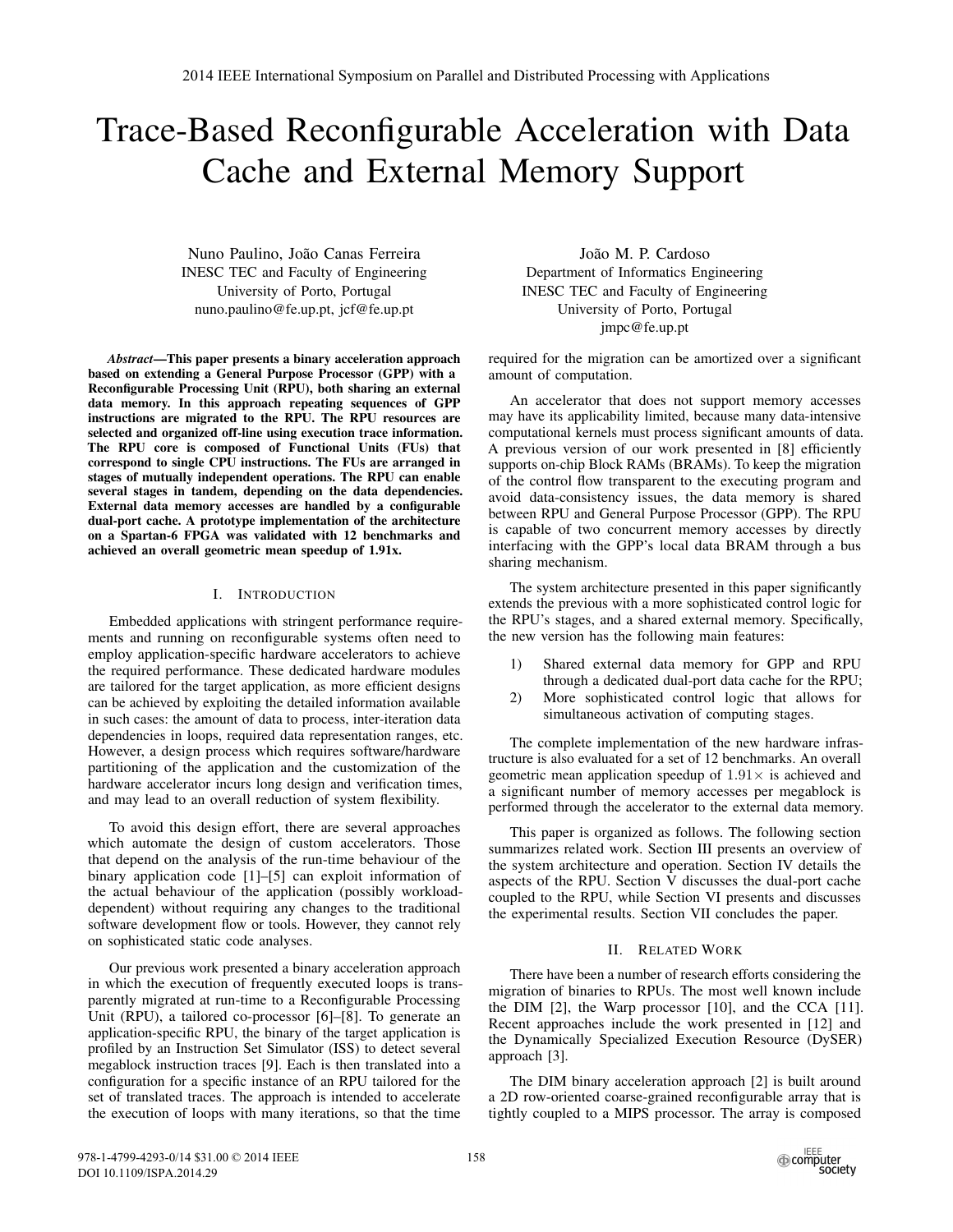of homogeneous rows, each one containing several Functional Units (FUs) of different types, including load/store units. A transparent runtime translation mechanism detects sequences of processor instructions between special control instructions. A configuration for the array is then generated by determining data dependencies among the instructions and assigning operations to the FU. The DIM binary translation mechanism and coupling to the processor result in a low migration overhead. For a subset of the MiBench benchmark suite, an average speedup of  $2.66 \times$ was achieved (compared to a MIPS processor).

In [13], the authors propose a loop accelerator architecture. The approach is based on binary acceleration which employs a virtualization layer which abstracts the binary from the accelerator architecture. During runtime, a virtual machine translates unmodifed binary into accelerator control instructions. The accelerator itself is designed to execute modulo schedulable loops, and is composed of 1 CCA [11], 2 integer units, 2 double units, 16 float units and 4 memory address generators for load operations, which are time multiplexed to serve 16 load streams. The loops to map must have an II smaller than 16. The assumption is made that the accelerator can perform memory disambiguation, and the address generators only support regular access patterns. Results are attained by simulation using a modified compiler, and a mean speedup of  $2.66\times$  is achieved.

A just-in-time configuration approach is presented in [12]. Short sequences of up to 3 instructions and Instruction Level Parallelism (ILP) of 2 are detected by offline profiling. A compilation step generates configurations for a Specialized Functional Unit (SFU) and patches the binary code to trigger its use. The SFU was designed through analysis of 21 applications from the Mibench [14] and MediaBench [15] benchmark suites. The SFU is tightly coupled to the processor pipeline, executes the hot instruction sequences in 1 clock cycle and supports logic and arithmetic operations. Memory or control flow operations are not supported. An average speedup of  $1.10\times$  was achieved when coupling the SFU with a 5-stage, single-issue in-order RISC processor for 14 benchmarks from several suites.

In [3], multiple-path execution trees are detected at compile time. The detected trees are split into memory handling instructions, which are executed on the processor side, and computation instructions, which are moved to DySER blocks, heterogeneous 2D arrays of configurable FUs. The capabilities of the FUs were chosen based on a quantitative analysis. Custom instructions are added to the binary code for configuration and for transferring data from/to the DySER. Multiple DySER blocks can be coupled to the processor, and pipelining execution is supported. A geometric mean speedup of  $2.1 \times$  is achieved with two DySER blocks coupled to a dual-issue out-of-order processor.

The work presented in this paper is based on binary level detection of repetitively executed GPP instruction sequences. These sequences are then migrated to the RPU, making it a loop accelerator. The RPU is loosely coupled to the main processor, and although this introduces some overhead, it avoids the need for modifications to the base processor, the instruction set or the compiler.



Fig. 1: System architecture overview.

## III. OVERVIEW

Fig. 1 shows an overview of the core system. It contains: the GPP (a Microblaze processor) executing code located in local BRAMs; the RPU, an accelerator whose computational resources and possible configurations are specified at synthesis time; an injector module which intercepts the GPP's instruction bus; a custom configurable dual-port cache for the RPU; and a Multi-Port Memory Controller (MPMC) to access external data memory (not shown).

The BRAM memory contains only program code; every data element and array is located in external memory. In this prototype, an instruction cache for the GPP is not supported. The local code BRAM also contains communication subroutines. One subroutine per megablock is created by the RPU generation process. These routines control the transfer of operands/results between GPP and RPU. They are loaded into memory without disturbing the original application code.

#### *A. Functional Description*

Migration of the execution from GPP to RPU is accomplished by the injector module. It contains a list of predetermined addresses, each corresponding to the start of an identified megablock trace. When the GPP accesses an address in the list, the fetched instruction is replaced with a jump to the communication subroutine for the corresponding megablock. Then the GPP executes the subroutine instead of the original application code.

The subroutine transfers operands from the register file to the RPU via a Fast Simplex Link (FSL). Concurrently, the injector sends a configuration word to the RPU. This sets the data connections between the RPU's computing resources and configures the control logic. The RPU execution begins once all required operands are received. At the same time, the GPP begins invalidating its data cache to preserve data coherency. If the RPU execution time is long enough, this process introduces no additional overhead. GPP data cache invalidation occurs only if the trace being accelerated contains store operations.

The RPU then accelerates the execution of trace iterations by concurrently executing its instructions. The RPU has two Local Memory Bus (LMB) based memory ports that can be used to either connect directly to a local data BRAM or to the dual-port cache shown. The availability of two ports alleviates the memory access bottleneck. In many applications, loops which are good candidates for acceleration contain numerous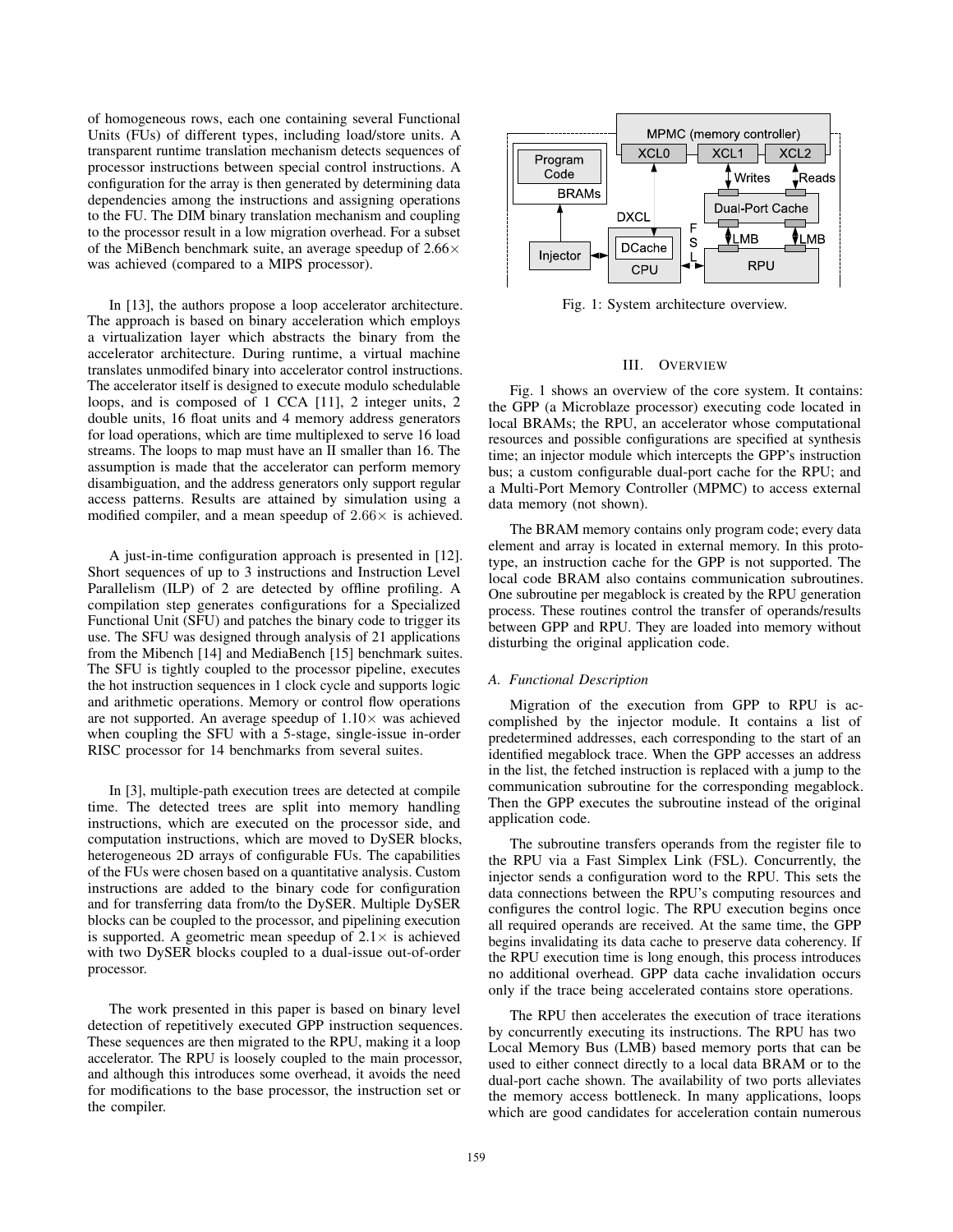memory accesses. Support for concurrent accesses is then particularly important, because it enables the exploitation of data parallelism.

While the RPU is executing, the GPP stalls (with a blocking FSL *get* instruction) waiting for results, which are then placed in the register file by the communication subroutine. The subroutine ends with a jump back to the position where normal execution was interrupted, i.e., the first instruction of the accelerated trace. By doing so, the last iteration of the accelerated loop occurs in software. This allows for the control flow of the program to be followed correctly for cases in which the trace contains several exit points, i.e. branch instructions. Thus, this migration mechanism allows for an application to make use of the accelerator transparently, without need for modification of source code or binary.

#### *B. Clock Domains*

The system has two clock domains. The system-wide clock system drives the GPP, code memory, FSL links between GPP, RPU and injector, and MPMC. The RPU and its cache are driven by a different clock signal, whose frequency can be set according to the achievable maximum of each particular RPU. The RPU and cache contain synchronization circuits for data transfer across clock domain boundaries. A separate clock domain for the RPU allows for improved acceleration for those cases in which the RPU's maximum operating frequency exceeds that of the rest of the system (which can be constrained by long buses and other peripherals). When the RPU itself must operate at a lower frequency, the rest of the system need not be similarly constrained: effective acceleration is still possible if the ILP of the Control and Dataflow Graphs (CDFGs) which represent the accelerated traces exceeds the decrease in clock frequency relative to the system clock.

#### IV. RECONFIGURABLE PROCESSING UNIT

The RPU is an accelerator with a generic structure, which is tailored at synthesis time to accelerate the set of megablocks selected during profiling. A megablock is a dynamic trace representing a repeating pattern of instructions during execution. A specific RPU instance is generated by a set of custom tools using the tool flow described in [8].

## *A. Control and Dataflow Graphs*

The megablocks selected for acceleration are converted to a CDFG representation. The trace shown in Fig. 2a, detected from the execution of an *fir* filter kernel, yields the CDFG shown in Fig. 2b. Since megablocks represent iterative patterns of instructions, the CDFGs contain backwards edges which represent the data and control dependencies between iterations. For the first pass through the CDFG, inputs are fetched from the GPP register file (dotted arrows). Afterwards, data is propagated within the CDFG and results are placed back into the register file. Registers on the top are repeated at the bottom, for simplicity of visualization. The value of register *r19* is never updated during execution, hence the solid arrow feeding the *Cmp* operation. Execution terminates at control nodes (e.g., *BGE* in Fig. 2b), which correspond to conditional branch instructions in the original trace.

| 0x300 | bltid | r18,    | $-28$  |                      |               | $\rightarrow$ 9:bge  |
|-------|-------|---------|--------|----------------------|---------------|----------------------|
| 0x304 | addk  | r5,     | r5,    | r12                  |               | $\rightarrow$ 10:add |
| 0x2E4 | lwi   | r12,    | r11,   | $\sim$ 0             |               | $\rightarrow$ 1:load |
| 0x2E8 | lwi   | r8,     | r3,    | 0                    |               | $\rightarrow$ 3:load |
| 0x2EC | addik | $r4$ ,  | r4,    | 1                    |               | $\rightarrow$ 4:add  |
| 0x2F0 | addik | $r11$ , | r11,   | 4                    |               | $\rightarrow$ 5:add  |
| 0x2F4 | mul   | r12,    | r12,   | r8                   |               | $\rightarrow$ 6:mul  |
| 0x2F8 | addik | r3,     | r3,    | $-4$                 |               | $\rightarrow$ 7:add  |
| 0x2FC | cmp   | r18,    | r19,   | r4                   | $\rightarrow$ | $8:$ cmp             |
| 0x300 | bltid | $r18$ , | $-28$  |                      |               | $\rightarrow$ 9:bge  |
| 0x304 | addk  | r5,     | r5,    | r12                  |               | $\rightarrow$ 10:add |
| 0x2E4 | lwi   | r12,    | r11, 0 |                      |               | $\rightarrow$ 1:load |
| 0x2E8 | lwi   | r8,     | r3,    | $\qquad \qquad \, 0$ |               | $\rightarrow 3:load$ |
|       |       |         |        |                      |               |                      |





(b) Control and Dataflow Graph derived from the trace in *a)*

Fig. 2: Megablock trace and respective CDFG

The longest backwards connection in a CDFG dictates the iteration interval  $I_{\text{iter}}$ . When every node represents a singlecycle instruction, this means that an iteration can be completed every  $I_{\text{iter}}$  cycles. In Fig. 2, the longest backwards connection spans just one level, thus one iteration can be completed every cycle (the execution is fully-pipelined). In this situation, the number of instructions that can be completed per clock cycle, i.e., the Instructions per Cycle (IPC), is dependent not only on the average ILP of the individual stages, but also on the average number of operations completed by executing several CDFG levels simultaneously.

Previous versions of the RPU did not implement the shortest possible backwards connection between FUs and lacked control logic capable of activating several stages concurrently. Instead, the number of cycles to complete an iteration,  $C_{\text{iter}}$ , was equal to the longest path through the CDFG, at best. Achieved speedups were due only to the ILP of each activation stage. The implementation of the RPU presented here addresses this by supporting multiple simultaneous stage activations, as described next, thereby decreasing  $C_{\text{iter}}$ .

#### *B. Structure*

A simplified view of an RPU instance is shown in Fig. 3. It contains a set of FUs grouped in activation stages. The FUs in a stage execute data-independent operations in parallel. Also shown are the synchronization logic and the memory access control signals originating from stages which have load or store units. These signals are connected to the Memory Access Manager (MAM) (shown in Fig. 4), which controls access to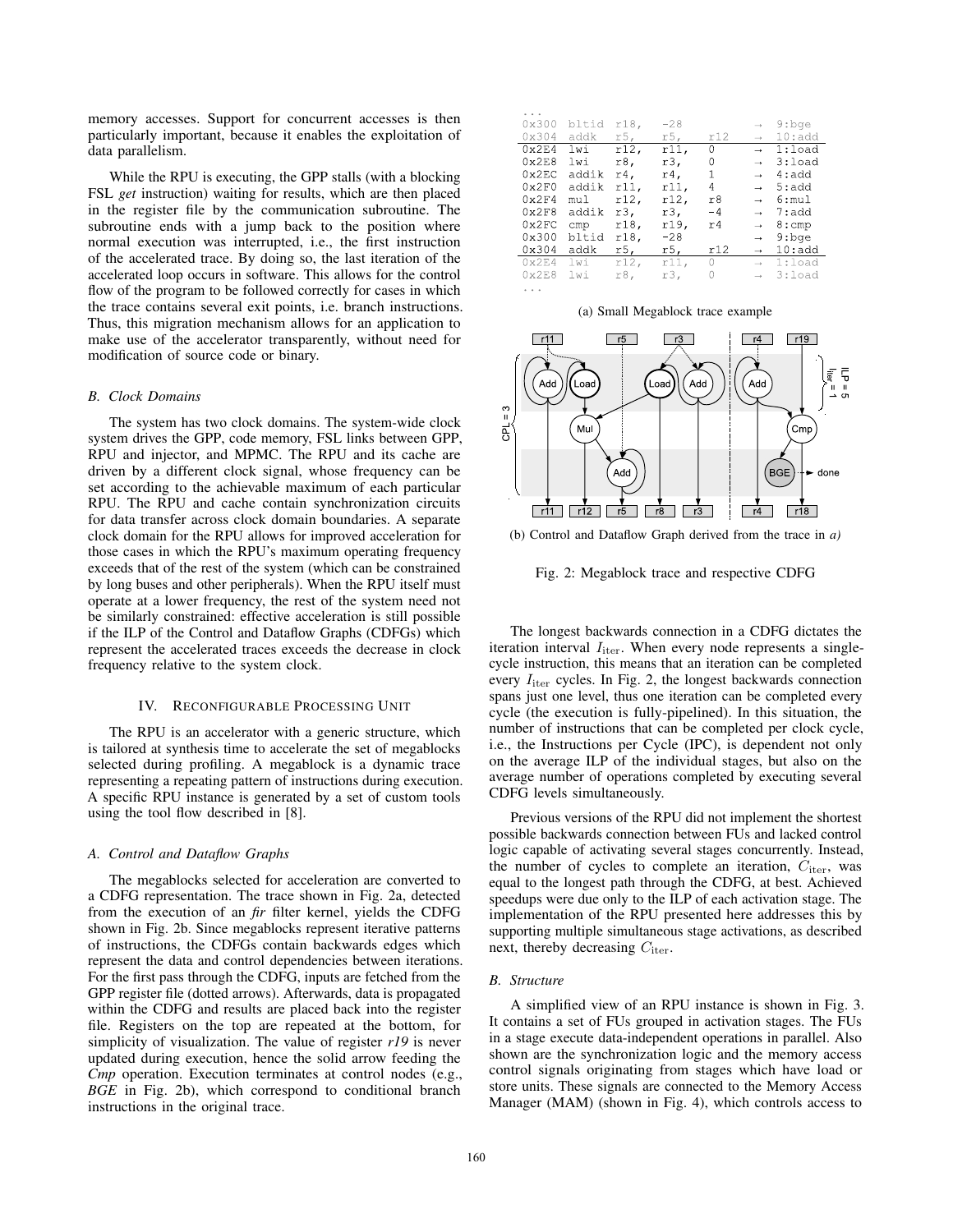

Fig. 3: Simplified RPU view with 3 stages, 2 memory operations and  $C_{\text{iter}}=1$ 

the memory ports. Further details about memory access are given in Section IV-D.

A stage consists of a number of FU (number and type according to the mapping process). FUs correspond to machine code instructions. The supported operations are: loads/stores, integer arithmetic (including integer division by a constant) and logical operations. All FUs are single-cycle operations, except for the integer division by a constant (2 clock cycles), multiplication (3 clock cycles), and load operations (minimum of 4 clock cycles). The actual latency of load and store operations depends on the availability of memory ports. Since stores produce no data back into the array, the item to store may be buffered until access is granted at a later time. That is, a stage may finish executing despite containing outstanding stores. Latency is introduced by stores if the stage they are in needs to be activated again, but cannot be due to the outstanding request.

In order for a stage to be activated, valid data must be present at its inputs. Inputs for a stage can originate from the input registers of the RPU or from any stage of the array, the stage itself included. That is, feedback connections can be established mimicking the CDFG recursion. If any stage is fed data from a downstream stage, it will not be possible to enable that stage every cycle. Fig. 3 shows a synthetic example of a small array for which it is possible to do so. All data flows downwards, except for the first stage, which consumes the data it produced in the previous iteration. Note that the array does not have crossbar-type connectivity between all stages in order to support the different FU interconnection patterns of each configuration. A tailored multiplexer generated per FU input provides the minimum required connectivity for that input for each configuration. Fig. 3 exemplifies this with the multiplexer feeding the first input of the *sub* FU to the second stage. Inputs may also be fed constant values specified at synthesis time.

# *C. Execution*

The RPU is idle until it receives a configuration word from the injector and a known number of operands from the GPP. The contents of the RPU's dual-port cache are invalidated prior to every execution, as the GPP might have made its contents incoherent with the external memory.

As iterations are completed in the array, the assertion of a *done* signal indicates that the execution flow must follow a different path, i.e., a sequence of instructions not part of the accelerated trace. The number of iterations does not need to be known offline. The same RPU configuration can iterate a different number of times per call depending on its input operands and termination conditions. A configuration of the RPU may not use all the existing stages, depending on the megablock being accelerated. For instance, only the first three stages of an RPU with five stages total may need to be activated to complete an iteration of a configuration; the output registers can be fed by any stage.

Per-stage control modules are shown on the left of Fig. 3. They receive a *ready* signal from the corresponding stage, data validity signals from all stages, and a notification signal, *consumed*, from the downstream control module. Each module generates the *enable* signal for its stage based on the presence of required valid data, the *ready* signal of the stage itself, and on whether or not its previously produced data has been consumed.

There are cases where a stage may require several cycles to execute despite it not being fed data from downstream stages. This occurs when the stage contains FUs which require more than one cycle to execute. For instance, the multiplication FU is a pipelined, three-cycle operation. For these cases, intrastage pipelining is enabled. This is exemplified by the the second stage shown in Fig. 3, which contains a pipelined load FU whose minimum possible latency is four clock cycles. Registers are added to the other FUs to synchronize data and allow the stage to fill, thereby producing data every clock cycle. Intra-stage pipelining is configured on a per-stage basis during synthesis.

However, intra-stage pipelining is only effective if the number of load/store units and memory port availability allow for all accesses from the same activation to complete simultaneously. For instance, a stage with 3 loads would not be able to produce data every cycle due to lack of available ports. A stage with a single load FU could suffer from the same effect if additional accesses from other stages are outstanding. The example in Fig. 3 is a case for which the approach results in a  $C_{\text{iter}}$  of 1 clock cycle despite the memory access latency (assuming a single-cycle data cache for the RPU).

#### *D. Memory access*

Since load/store units receive operands from other FUs in the array, the RPU supports acceleration of loops with arbitrary memory access patterns. The size or location of data arrays, or the memory access patterns do not need to be known off-line. Load/store FUs assert an access request signal and wait until access is granted.

Fig. 4 shows the Memory Access Manager (MAM) module. It receives the *request* signals from all load/store FUs, and asserts back the *grant* signals. For load FUs, the data and the validity bit from the LMB master which performed the access are routed back into the appropriate load FU. Reads or writes to memory have a data width of 32 bits. Operations can use word, half-word or byte addresses. Byte selection is performed by each LMB Master module.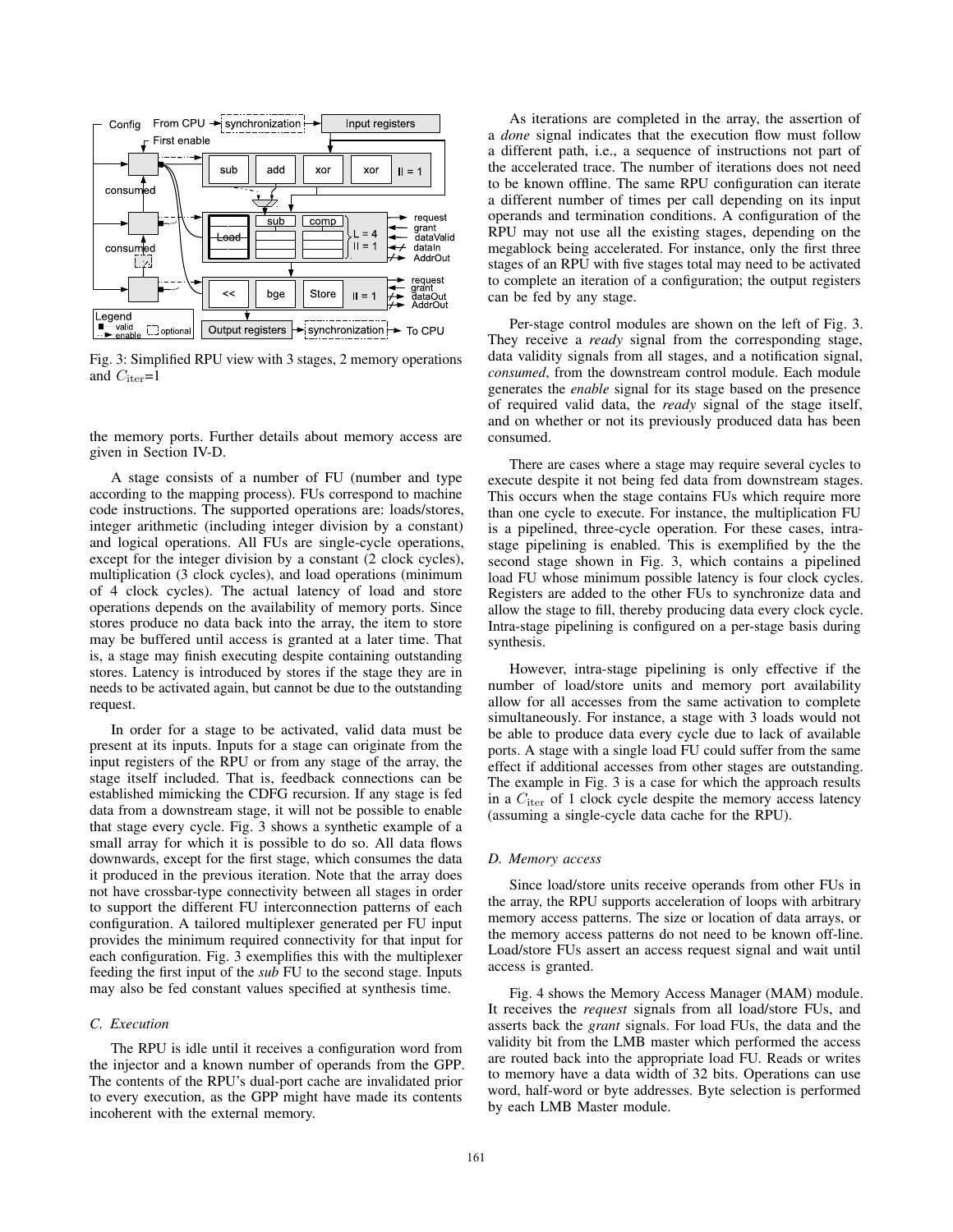

Fig. 4: Memory Access Manager (MAM) with each port handling half of the memory operations

Single-cycle arbitration logic grants access to up to two operations simultaneously. It works as follows: once access is granted to an FU, the next access will be granted only to FUs downstream from that FU. If no access requests are asserted within that range, access is granted to the uppermost FUs. This has the effect of preserving memory access order. Each LMB master is driven by one such arbiter. If more than seven memory operations are present in the array, the control signals are split into two groups, in order to avoid critical paths due to combinational logic in the arbiter, and each arbiter handles half the operations. Otherwise, both arbiters receive all request signals and make mutually exclusive selections.

#### V. DUAL-PORT CACHE

The RPU can access the data in external memory through a dual-port cache. The two ports on the RPU side are composed of the same signals as an LMB interface: the same RPU instance can be connected either to the cache or directly to a local data BRAM. The memory controller interface of the cache is composed of two Xilinx Cache Links (XCLs). One port is used exclusively for write accesses, and the second for loading blocks into the cache. Requests are issued from the RPU side ports in order. However, the MPMC uses round robin arbitration by default. This caused some accesses to the external memory to be performed out of order. To ensure coherency, the cache uses a write-through no-allocate policy, and the XCL port used for writes is given priority.

The cache can operate in the same clock domain as the RPU. If so, the RPU does not instantiate synchronization logic at its LMB ports. Instead, synchronization is performed at the interface with the MPMC, if it operates at a different clock frequency. Loading data into memory at a higher rate than required by the RPU has the effect of reducing the impact of memory latency on the RPU.

Due to current performance-limiting delays in the connection between the RPU's logic and the cache's internal logic, an additional delay stage has been introduced for the time being at the LMB port interfaces. This increases the access latency to two clock cycles, causing some impact on RPU performance.

The cache is direct mapped, with configurable total and cache block size. Since the RPU side has two ports, one port can issue a load request that initiates a block load into the cache, while the other continues accessing data already present in the cache. Also, both ports can retrieve data from the same block as it is loaded into the cache. Since only one XCL port is used for load accesses, only one block can be loaded from external memory into the cache at a time. Data can also be written by one of the ports into a block being loaded without loss of coherency.

# VI. EXPERIMENTAL VALIDATION

The system was tested with 12 integer benchmarks from which appropriate megablocks for implementation could be extracted, i.e., traces with an acceptable number of load/store operations and whose total number of operations is not too large for the FPGA used in the implementation. Eight are simple dataoriented computation kernels; the remaining are applications from the powerstone [16] and WCET [17] benchmark suites. The *gridIterate* benchmark is the kernel of a 3D path planning application [18]. The implementation platform is a Digilent Atlys board, which contains a Spartan-6 LX45 FPGA and 128 MB of DDR2 memory. Xilinx EDK 14.6 was used for bitstream generation and the benchmarks were compiled with *mb-gcc 4.6.4* using the *-O2* flag.

The MicroBlaze is configured with an integer multiplier, a barrel-shifter, and a 256-byte data cache with a line size of 8 words. The RPU's cache has the same organization, and contains the input buffer stage at its LMB ports to avoid the current critical path delays of the RPU/cache interface. The system clock frequency is 83 MHz; the clock frequency of the RPU varies per-implementation. Two additional peripherals are used to measure execution times and provide other metrics, such as the number of iterations completed on the RPU, number of cycles spent on RPU execution, workload on the two memory ports and execution overheads.

## *A. Results*

Table I summarizes the the number of cycles to complete an iteration,  $C_{\text{iter}}$ , of the accelerated traces for an ideal case, for software only execution, and for RPU execution. Also summarized are the measured speedups. The mean values in the last row of Table I are geometric means for the speedups and arithmetic means for the remaining columns. Column *Avg. #Inst* shows the average number of instructions executed in one iteration. The minimum possible  $C_{\text{iter}}$  is equal to the  $I_{\text{iter}}$ derived from the CDFGs. From this we compute the maximum potential IPC as the number of instructions over the  $I_{\text{iter}}$  of the CDFGs. The *Sw. IPC* is computed by dividing the number of clock cycles spent executing the megablocks in software by the number of instructions executed. Similarly, the *Hw. IPC* is computed from the actual value of  $C_{\text{iter}}$  for RPU execution. The  $C_{\text{iter}}$  in this case is equal to the total number of clock cycles required by RPU execution over the total number of iterations completed. Calculations of IPC and  $C_{\text{iter}}$  in Table I, as well as all clock cycle values given throughout this section are relative to the global system clock (83 MHz).

The last four columns contain: the speedup considering just the kernels  $S_k$ , the speedup for the entire application  $S_o$ , the application speedup without communication overheads  $S_{oh}$ and a speedup upper bound  $S_{ub}$ . The overhead excluded in the calculations of  $S_{oh}$  covers the time required for the GPP and RPU to exchange operands and results, and the time required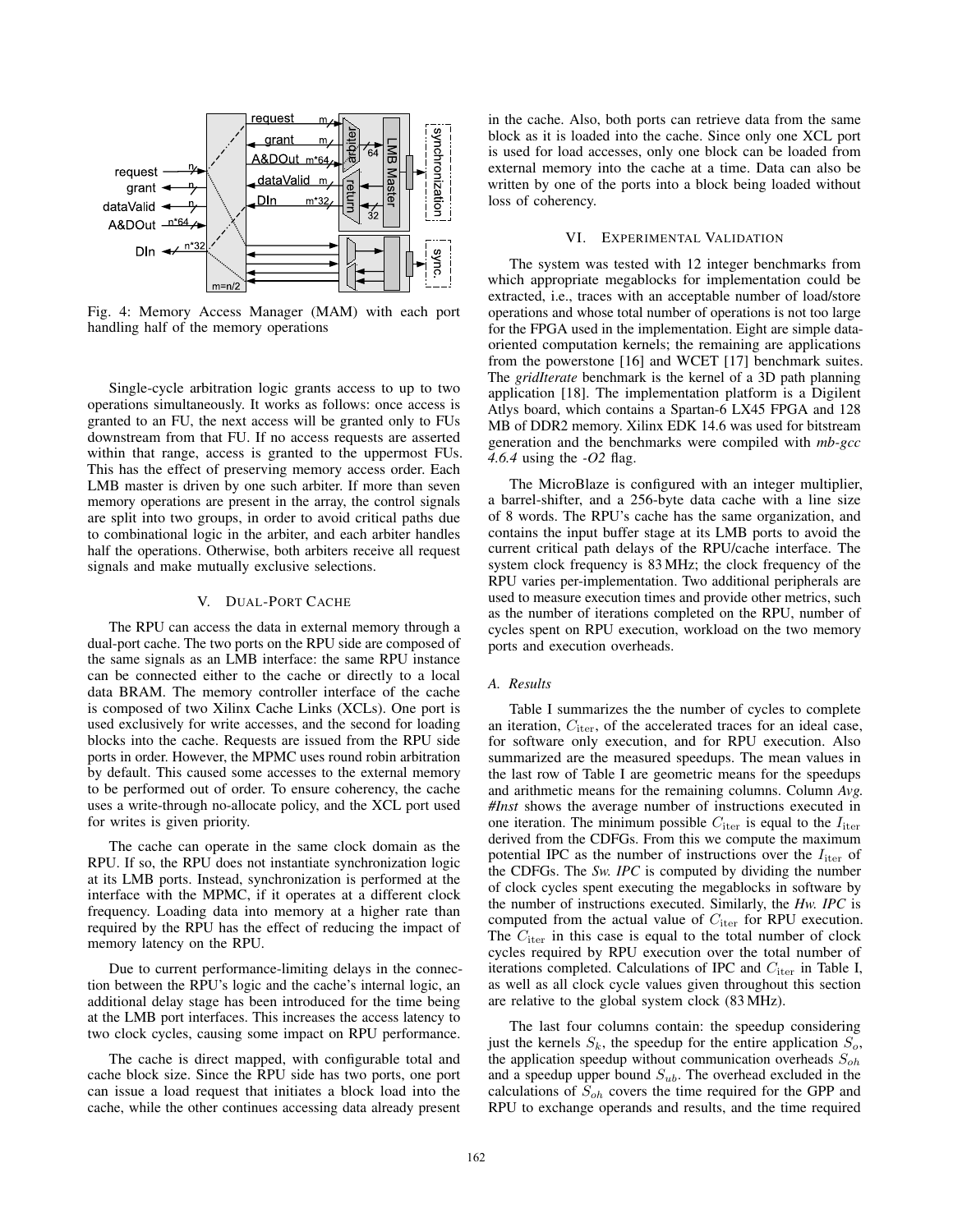### TABLE I: Performance Metrics

| Benchmark        | Avg.<br>#Inst. | Min.<br>$I_{\rm iter}$ | Max.<br>IPC | Sw.<br>$C_{\text{iter}}$ | Sw.<br><b>IPC</b> | Hw.<br>$C_{\text{iter}}$ | Hw.<br><b>IPC</b> | $S_k$ | $S_{\alpha}$ | $S_{oh}$ | $S_{ub}$ |
|------------------|----------------|------------------------|-------------|--------------------------|-------------------|--------------------------|-------------------|-------|--------------|----------|----------|
| blit             | 10.0           |                        | 10.0        | 15.0                     | 0.7               | 7.7                      | 1.3               | 1.94  | 1.91         | 1.92     | 12.21    |
| bobhash          | 10.0           |                        | 2.0         | 15.8                     | 0.6               | 7.3                      | 1.4               | 2.14  | 2.10         | 2.11     | 3.03     |
| checkbits        | 63.0           |                        | 31.5        | 68.0                     | 0.9               | 8.2                      | 7.7               | 8.06  | 7.58         | 7.82     | 26.54    |
| dotprod          | 12.0           | 2                      | 12.0        | 16.6                     | 0.7               | 9.1                      | 1.3               | 1.76  | 1.65         | 1.72     | 7.31     |
| fft              | 39.0           |                        | 19.5        | 121.2                    | 0.3               | 100.1                    | 0.4               | 1.19  | 0.83         | 1.04     | 1.23     |
| gouraud          | 19.0           |                        | 19.0        | 21.0                     | 0.9               | 3.1                      | 6.1               | 6.65  | 6.39         | 6.45     | 18.42    |
| perimeter        | 22.0           |                        | 22.0        | 27.5                     | 0.8               | 14.2                     | 1.7               | 1.91  | 1.87         | 1.90     | 16.91    |
| poparray1        | 27.0           |                        | 27.0        | 35.7                     | 0.7               | 6.0                      | 4.5               | 5.21  | 3.86         | 4.24     | 9.25     |
| gridIterate      | 120.0          | 5                      | 24.0        | 278.9                    | 0.4               | 245.7                    | 0.5               | 1.16  | 1.15         | 1.24     | 2.37     |
| powerstone_g3fax | 5.4            | $\overline{2}$         | 2.7         | 10.0                     | 0.5               | 7.1                      | 0.8               | 1.02  | 0.93         | 1.12     | 1.67     |
| WCET edn         | 15.3           | ◠                      | 7.6         | 23.3                     | 0.6               | 16.5                     | 0.9               | 1.22  | 1.17         | 1.34     | 3.97     |
| WCET fir         | 9.0            |                        | 9.0         | 17.8                     | 0.5               | 17.6                     | 0.5               | 0.93  | 0.96         | 1.03     | 2.55     |
| mean             | 29.3           | 2                      | 15.5        | 54.0                     | 0.7               | 37.0                     | 2.24              | 2.07  | 1.91         | 2.05     | 5.63     |

 $S_k$  (kernel speedup);  $S_o$  (overall application speedup);  $S_{oh}$  (speedup without communication overhead);  $S_{uh}$  (speedup upper bound)

to invalidate the GPP data cache when the RPU is called. The  $S_{ub}$  values are computed by comparing the time required for execution of the applications in software with the ideal case when the execution of the targeted traces is reduced to the shortest possible time. The fastest possible time to execute the traces was calculated by measuring how many iterations of the targeted traces are performed. We then took the  $I_{\text{iter}}$  of the corresponding CDFGs and computed the time required to execute those traces if iterations could be completed at that rate. By replacing the measured trace execution time with these values we arrive at the speedup upper bound  $S_{ub}$ .

# *B. General Considerations*

*a) IPC:* As Tab. I shows, the RPU achieves consistently higher IPC values than the MicroBlaze GPP by completing trace iterations in fewer clock cycles. The ratio between *Hw.* IPC and *Sw.* IPC is indicative of the kernel speedup. If the accelerated traces represent a large part of the program, the overall application speedup increases. The *Hw.* IPC can be increased by exploiting ILP as much as possible. This is greatly restricted, in the cases studied, by memory accesses. For cases where the number of memory accesses in a trace exceed the number of arithmetic and other operations, the memory bottleneck effectively lowers the IPC. The benchmarks for which there are fewer memory accesses are also those for which the *Hw.* IPC is closer to the *Max.* IPC. The purpose of the dual-port data memory is to mitigate the impact of memory accesses. Measuring the number of accesses performed through each port provides insight into the overall memory workload and how it is distributed between both ports. One port issues an average of 502 accesses per call of the RPU, and the second issues 329. This demonstrates that a considerable data access parallelism was exploited through concurrent accesses. The following subsection further discusses the effects of memory accesses on performance.

*b) RPU Workload:* Over all benchmarks, the RPU executes a mean of 461 iterations per call, and is called an average of 2286 times. The more iterations performed per call, the better the overhead of communication and GPP cache invalidation is amortized. This is detailed in the section VI-D.

An average of 830 memory accesses are issued per call (total for both ports), the maximum being 2887 for *perimeter* and the minimum 13 for *fft*.

*c) Single clock domain speedup:* The average frequency reported by the synthesis tools for the RPU is 128 MHz. The actual average frequency at which the RPU operated was 111 MHz. By knowing the number of clock cycles required for RPU execution, we can compute the RPU's execution time if using the system clock. In this situation, only a geometric mean speedup of  $1.13\times$  would be achieved, with slowdowns occurring for 5 benchmarks (*fft* and the last 4 benchmarks of Tab. I). Note that the two-cycle latency of the RPU data-cache now becomes more detrimental to performance, since it is no longer mitigated by a higher RPU clock frequency.

*d) Comparison with previous implementation:* Most of the benchmarks presented in Tab. I (all except *gridIterate* and *dotprod*), were used to test an earlier implementation, which used local data memories for the RPU and GPP. For that subset, the mean geometric speedup for the overall application was 1.62 $\times$ , versus the 2.03 $\times$  achieved here for the same subset.

*e) Upper bound on speedup:* The estimated upper bound (column 10 of Tab. I) is for a scenario with an accelerator capable of completing trace iterations at the highest possible rate. This also implies single-cycle memory accesses and infinite memory bandwidth. For the cases were  $S_0 > 1$ , the system manages to implement an average of 21 % of the maximum potential speedup. The same calculation for all benchmarks using the values of Soh yields 20 %. The *bobhash* benchmark is the case for which the achieved speedup,  $S<sub>o</sub>$ , is closest to the upper bound: 54 % of the potential speedup of the megablock.

## *C. Impact of Memory Acesses*

Table II summarizes RPU-related metrics. The first column contains the number of RPU configurations. The next column shows the average number of consecutive stages activated by the RPU to complete an iteration. Following are the average number of FUs used per configuration and the next column accounts only for the loads/stores out of those FUs.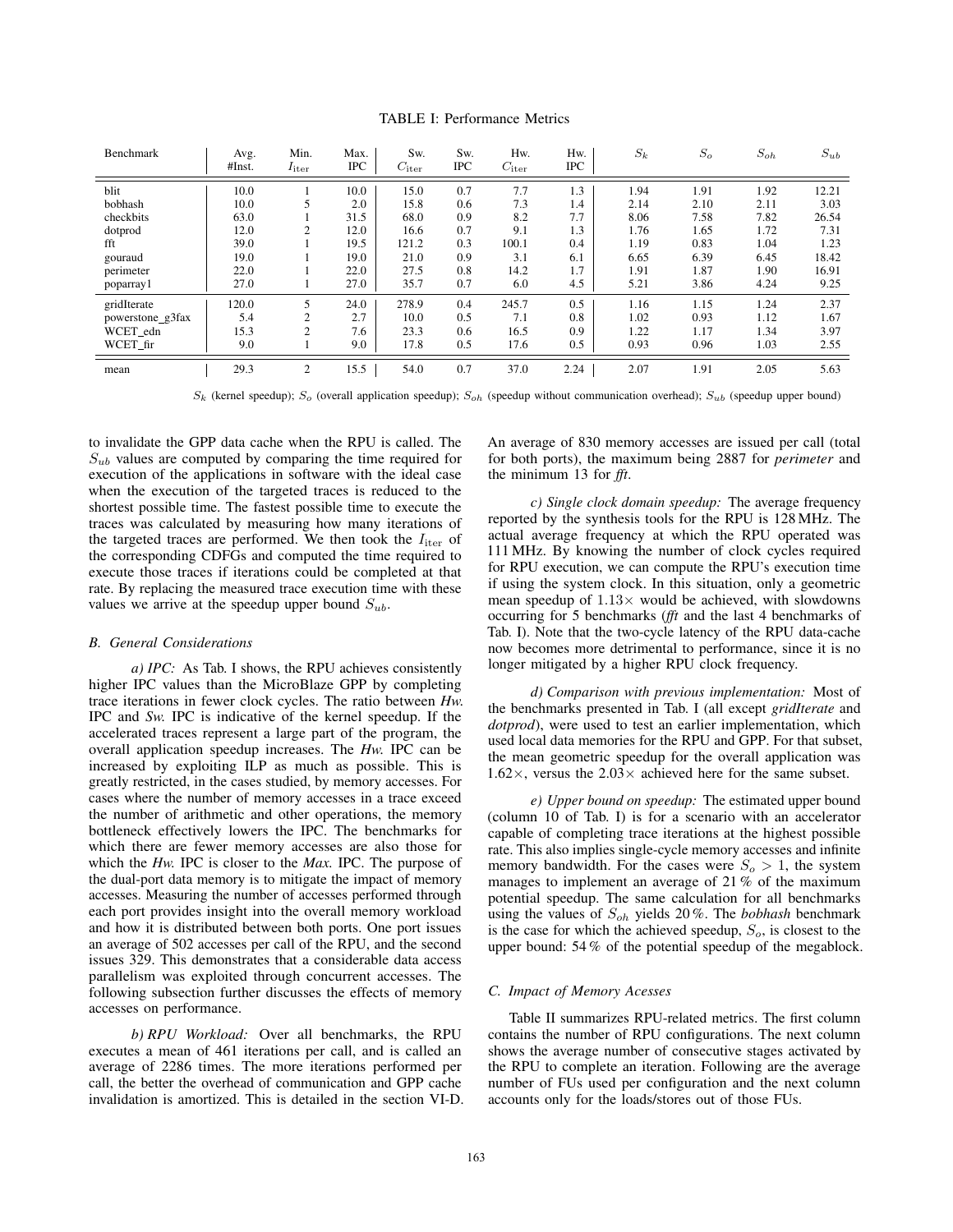# TABLE II: RPU and System Characteristics

| Benchmark        | #Cfgs.         | Avg.<br>#Stages | Avg.<br>#FUs. | Avg.<br>#LDS/STs | <b>RPU</b><br><b>LUTs</b> | RPU<br><b>FFs</b> | RPU Synt.<br>Freq (MHz) | RPU Op.<br>Freq (MHz) | Sys. LUTs | Sys.FFs |
|------------------|----------------|-----------------|---------------|------------------|---------------------------|-------------------|-------------------------|-----------------------|-----------|---------|
| blit             | 2              | 3.5             | 12.0          | 1/2              | 3940                      | 3798              | 145.5                   | 125                   | 8639      | 8094    |
| bobhash          |                | 8.0             | 11.0          | 1/0              | 1583                      | 2213              | 178.0                   | 125                   | 6793      | 6425    |
| checkbits        |                | 19.0            | 59.0          | 1/1              | 1967                      | 5068              | 127.1                   | 120                   | 7555      | 9310    |
| dotprod          |                | 5.0             | 10.0          | 2/0              | 1333                      | 2113              | 144.4                   | 125                   | 6637      | 6324    |
| fft              |                | 10.0            | 48.0          | 6/4              | 4059                      | 8839              | 131.7                   | 115                   | 9774      | 13254   |
| gouraud          |                | 6.0             | 16.0          | 0/1              | 2417                      | 3297              | 117.2                   | 110                   | 7382      | 7426    |
| perimeter        |                | 10.0            | 28.0          | 5/1              | 2678                      | 4706              | 113.2                   | 105                   | 8255      | 9087    |
| poparray1        |                | 18.0            | 22.0          | 1/0              | 1516                      | 3910              | 91.5                    | 85                    | 7064      | 8119    |
| gridIterate      |                | 16.0            | 121.0         | 22/11            | 7771                      | 16332             | 100.5                   | 95                    | 14326     | 20778   |
| powerstone_g3fax | 4              | 3.5             | 8.5           | 0.5/0            | 5029                      | 3959              | 144.9                   | 125                   | 9942      | 8199    |
| WCET edn         | $\overline{c}$ | 8.0             | 22.5          | 3/0              | 6212                      | 5745              | 134.3                   | 100                   | 10443     | 10025   |
| WCET fir         |                | 4.0             | 11.0          | 2/0              | 2342                      | 3401              | 105.9                   | 100                   | 7543      | 7622    |
| arithmetic mean  | 1.4            | 9.3             | 30.8          | 3.7/1.6          | 3404                      | 5282              | 127.8                   | 110.8                 | 8696      | 9555    |

When connected to single-cycle instruction and data memories, the Microblaze executes approximately 0.98 instructions per clock cycle. Considering the average number of instructions in the accelerated traces, one iteration would be completed in an average of 30 clock cycles in this scenario. Due to the external memory latency, the *Sw.* IPC decreases to 0.7, meaning that 54 clock cycles are is required to complete an iteration. That is, external memory access introduces an additional 24 cycles.

Despite the exploitation of ILP and CDFG  $I_{\text{iter}}$  by the RPU, the memory accesses still restrict performance. The mean *Hw. IPC* is 2.24, and a mean of 37 clock cycles are required to complete an iteration. When compared to the ideal case, a mean of 35 additional clock cycles are introduced.

Memory accesses performed by the RPU are more costly for two reasons: (i) even though there are two ports between cache and RPU there is only one XCL port through which data is fetched into the cache from external memory; (ii) the 2 clock cycle cache latency makes memory accesses more costly for the RPU. The RPU does not necessarily suffer from twice the memory access latency, because (i) the dual-cache port allows for concurrent accesses, and (ii) the RPU operates at higher clock frequencies relative to the system clock for all cases.

The megablock for the *gridIterate* benchmark contains the largest number of memory operations: 22 loads and 11 stores. As a result, the achievable  $C_{\text{iter}}$  is 245. This lowers the *Hw. IPC* to 0.49, close to the *Sw. IPC* of 0.43. Each RPU iteration takes 240 more clock cycles than required without memory access constraints; software execution requires an additional 156 clock cycles compared to the base case of execution from local data memories. Despite the potential maximum IPC of 24 derived from the CDFG, the cost imposed by memory accesses prevents higher speedups for cases such as *gridIterate*. On average, there are only 0.80 non-memory operations per memory access for *gridIterate*. The RPU does not require twice as many cycles to handle all memory operations as the GPP because of the dual-port cache and the RPU clock frequency of 95 MHz.

The *fft* benchmark has the second highest number of memory operations. However, the lighter workload on the memory ports when compared to *gridIterate* allowed for completion of 1.16 instructions per memory access. Despite this, the kernel speedups for both cases are very similar, which

suggests that a greater number of instructions needs to be executed per memory operation to compensate for the access latency. Although a kernel speedup is achieved for *fft*, the overall application slows down due to false calls to the RPU, as explained in the following subsection.

In contrast, the benchmarks with the fewest memory operations are *bobHash*, *gouraud* and *popArray*, with only either 1 load or 1 store. For these cases a higher speedup would be expected, since the RPU's ports are exclusively assigned to the memory operations. However, the megablock for *bobHash* has a minimum possible  $I_{\text{iter}}$  of 5 and a low average ILP per stage, achieving a lower speedup when compared to the two other cases. The best *Hw. IPC*, 7.69, occurs for the *checkbits* benchmark. Its megablock contained more instructions than all the other benchmarks except *gridIterate*. An average of 30.5 operations are completed per memory access. The consequent high IPC results in the largest kernel and overall speedups.

#### *D. Overhead*

The subroutines used to communicate with the RPU introduce two sources of overhead: the transfer of operands and results, and the invalidation of the GPP's cache.

Whilst the dual-port cache can be invalidated in a single cycle prior to RPU execution, the caches on the Microblaze can only be invalidated one cache line at a time. To invalidate the 256 byte cache, a total of 192 cycles are required. The overhead of cache invalidation can be effectively amortized whenever the RPU accelerates a large enough number of iterations per call. However, there are instances where the most frequent repeating patterns do not repeat consecutively. For example, one megablock of the *g3fax* benchmark iterates a total of 1967 times, but the average number of iterations per call is only 2.2. A low average number of iterations per call leads to significant overall overhead. This would not be the case for systems where the GPP cache can be invalidated in a single instruction.

An additional overhead is introduced by frequent RPU calls which terminate during the first iteration. That is, no useful work is performed on the RPU. This may happen if the number of iterations is dependent on the input data. In this case, any load accesses issued prior to termination could be aborted and an immediate return to the GPP performed. The current